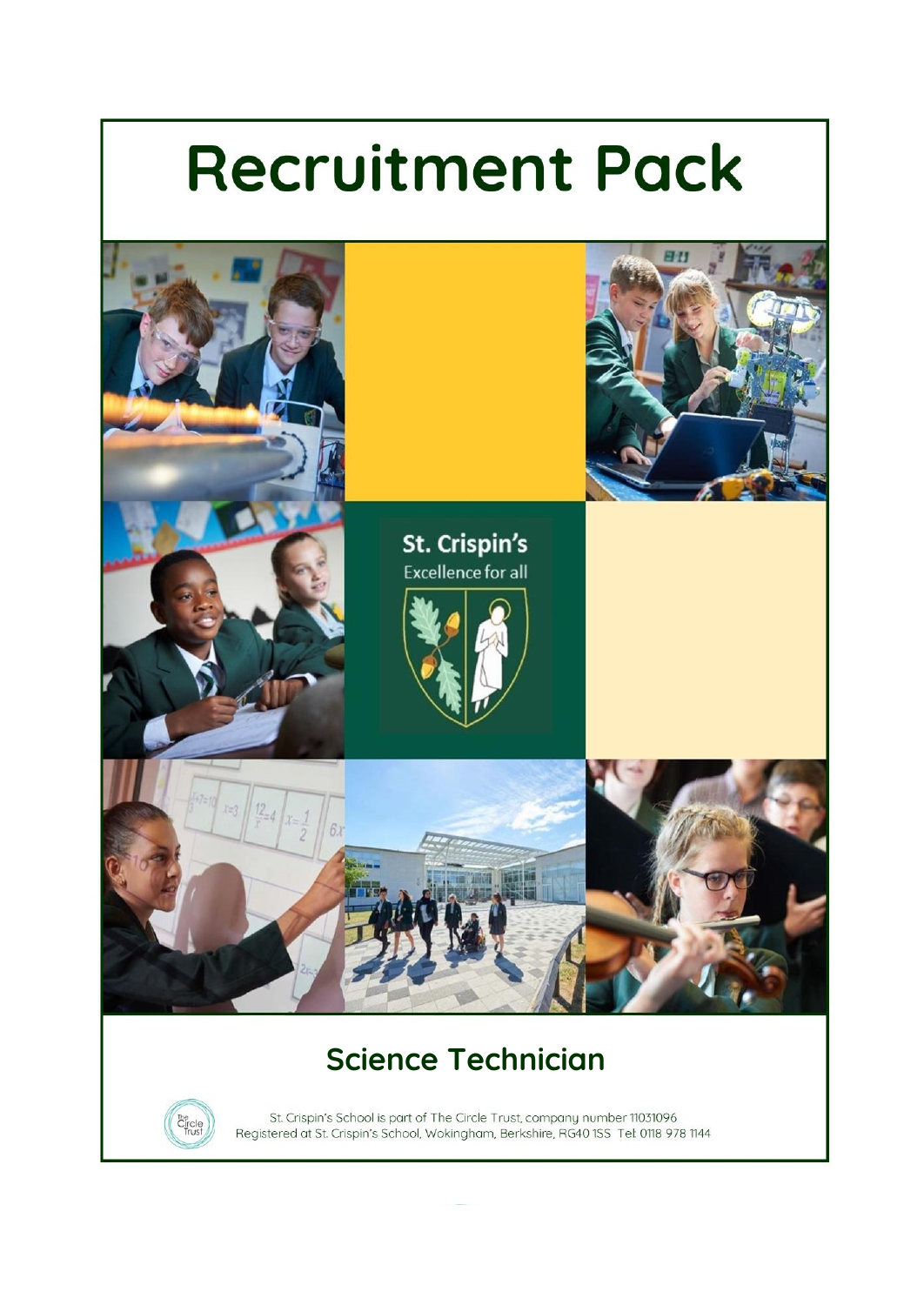## **Science Technician**



#### **St Crispin's School**

**Headteacher: Ginny Rhodes NOR 1229, 11-18 years**

**Mixed Comprehensive London Road, Wokingham, Berkshire RG40 1SS** 

**Tel: 0118 978 1144 [www.crispins.co.uk](http://www.crispins.co.uk/)**

#### **Science Technician required from 1st September 2022 Term-time only + 5 INSET days, 35 hours per week, 8am-3.30pm Pro rata salary £15,866 per annum**

**Are you a dynamic, enthusiastic Science Technician looking to join our friendly, supportive team based in a wellresourced, £5m state of the art, dedicated science building?**

**You will be passionate about science and play a vital support role, assisting in the preparation of materials and equipment for science lessons to ensure smooth and efficient operation.** 

**As part of our group of four technicians, you will be an active team player who supports the work of the teaching staff within the Science Department.**

**St. Crispin's School is a happy and oversubscribed 11-18 mixed comprehensive school. Our school motto is "Excellence for All" and this encapsulates our commitment to do the very best for both students and staff.** 

We are a high-attaining school with outstanding leadership and student behaviour described as exemplary **(OFSTED.)** 

**Further details and an application form are available from the school website under Vacancies.**

**To apply: Please complete the application form available at [www.crispins.co.uk/vacancies.](https://www.crispins.co.uk/vacancies/)**

| Applications will be considered upon receipt; therefore, it is recommended that if you wish to apply for this |  |  |  |
|---------------------------------------------------------------------------------------------------------------|--|--|--|
| position you do so as soon as possible.                                                                       |  |  |  |

#### **Interviews: tba**

**Please email your completed application form to Mel Knight, PA to Headteacher, at [knightm@crispins.co.uk](mailto:knightm@crispins.co.uk)**

**For more information: Mel Knight on 0118 978 1144 or email: [knightm@crispins.co.uk](mailto:knightm@crispins.co.uk)**

**This school is committed to safeguarding and promoting the welfare of children and young people and expects all staff and volunteers to share this commitment. Appointments are subject to enhanced DBS clearance and satisfactory employment references.**

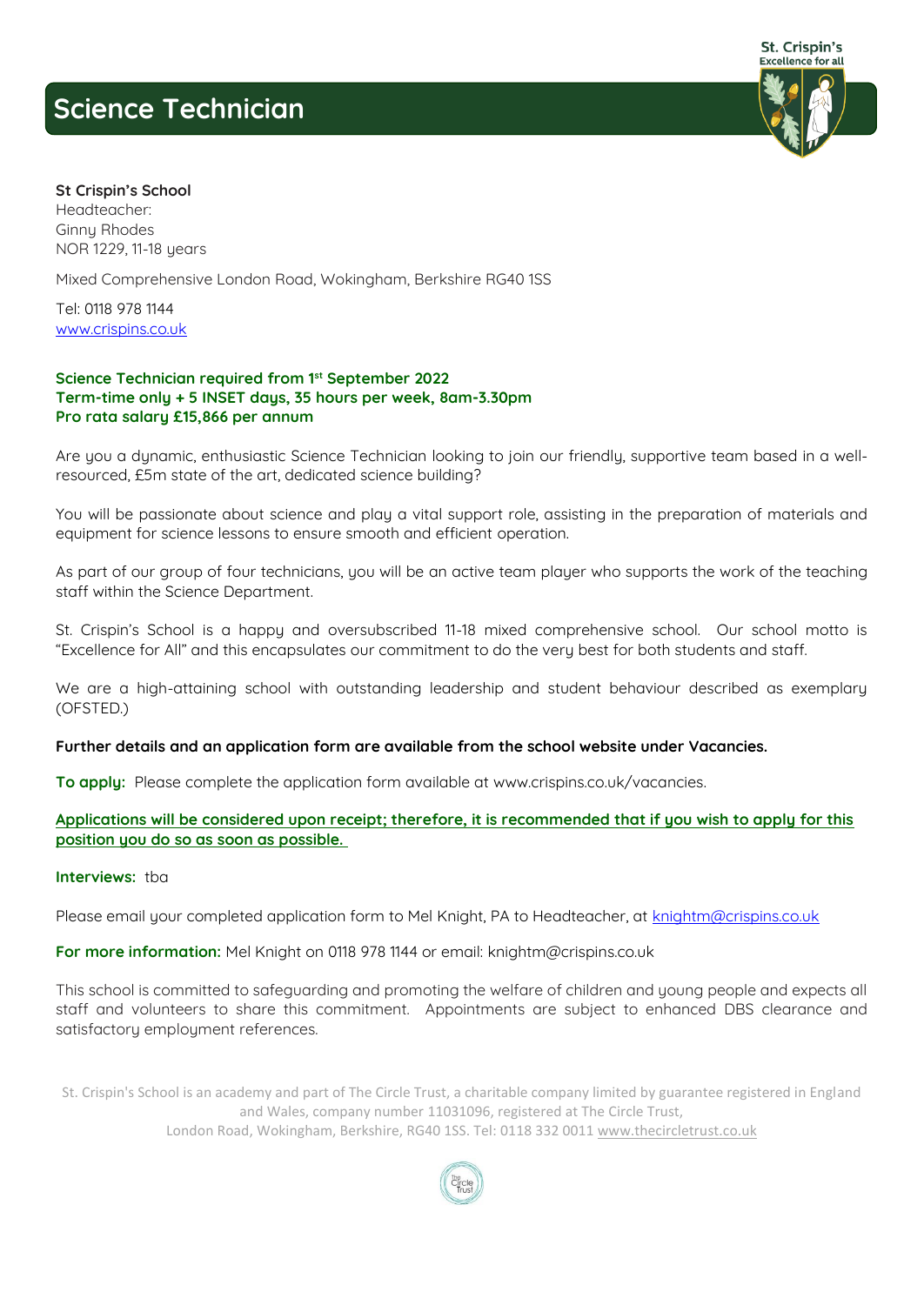## **Job Description**

### **Salary The Circle Trust's Support Staff Pay Scale Grade 3 pro rata salary £15,866 per annum**

#### **Terms and conditions**

**Contract: Term time + 5 INSET days** 

**Hours per week: 35 hours per week**

**Hours of work: 8am-3.30pm**

#### **Aim and main purpose of the job**

**To assist in the preparation of materials and equipment for science lessons to ensure smooth and efficient operation.** 

**To take responsibility for a range of associated duties which support the work of the teaching staff within the Science Department.**

#### **General Accountabilities**

**Preparation of classroom equipment, solutions and materials under the direction of the senior science technician.**

- **Distribution, clearing away and cleaning equipment from science laboratories. Replacing this equipment in the prep room.**
- **Carry out the cleaning of glassware and dirty equipment.**
- **Ensure that the preparation rooms, laboratories and storerooms are in a clean, safe and orderly condition.**
- **Under the direction of the senior science technician, dispose safely of laboratory waste (chemical and biological) and deal safely with spillages/breakages following regulations.**
- **Demonstrating awareness of hazards associated with chemicals and ensuring containers are correctly labelled**
- **An understanding of health and safety including the maintenance of risk assessments and advising staff on safe practice**
- **Keeping up to date with latest practice and advice for CLEAPPS.**
- **Construction/repair/maintenance and storage of general science equipment.**
- **Maintain stock levels of chemicals, inventory of laboratory supplies and equipment.**
- **General administration tasks e.g. answer the telephone, photocopying.**
- **Working with the team to develop ways of delivering practicals in lessons that support good pedagogical practice and reduce cost.**

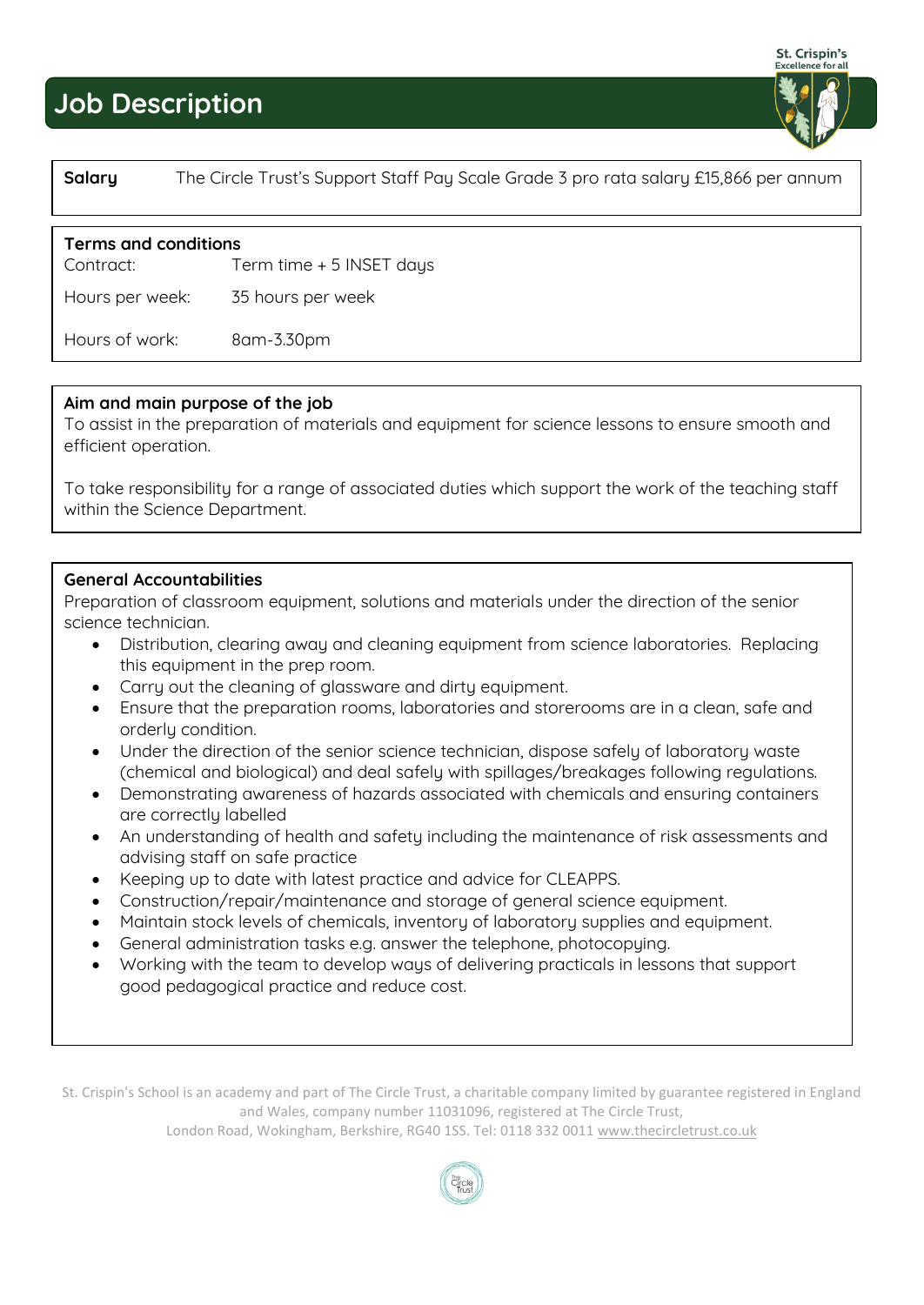#### **Details of Line Management**

• **This post is line managed by the Senior Science Technician.**

#### **Notes**

**Whilst every effort has been made to explain the accountabilities of this post, each individual task undertaken may not be identified.**

**This job description is current, but following consultation with you, may be changed by the Headteacher to reflect or anticipate changes in the job, which are commensurate with the salary and job title.**

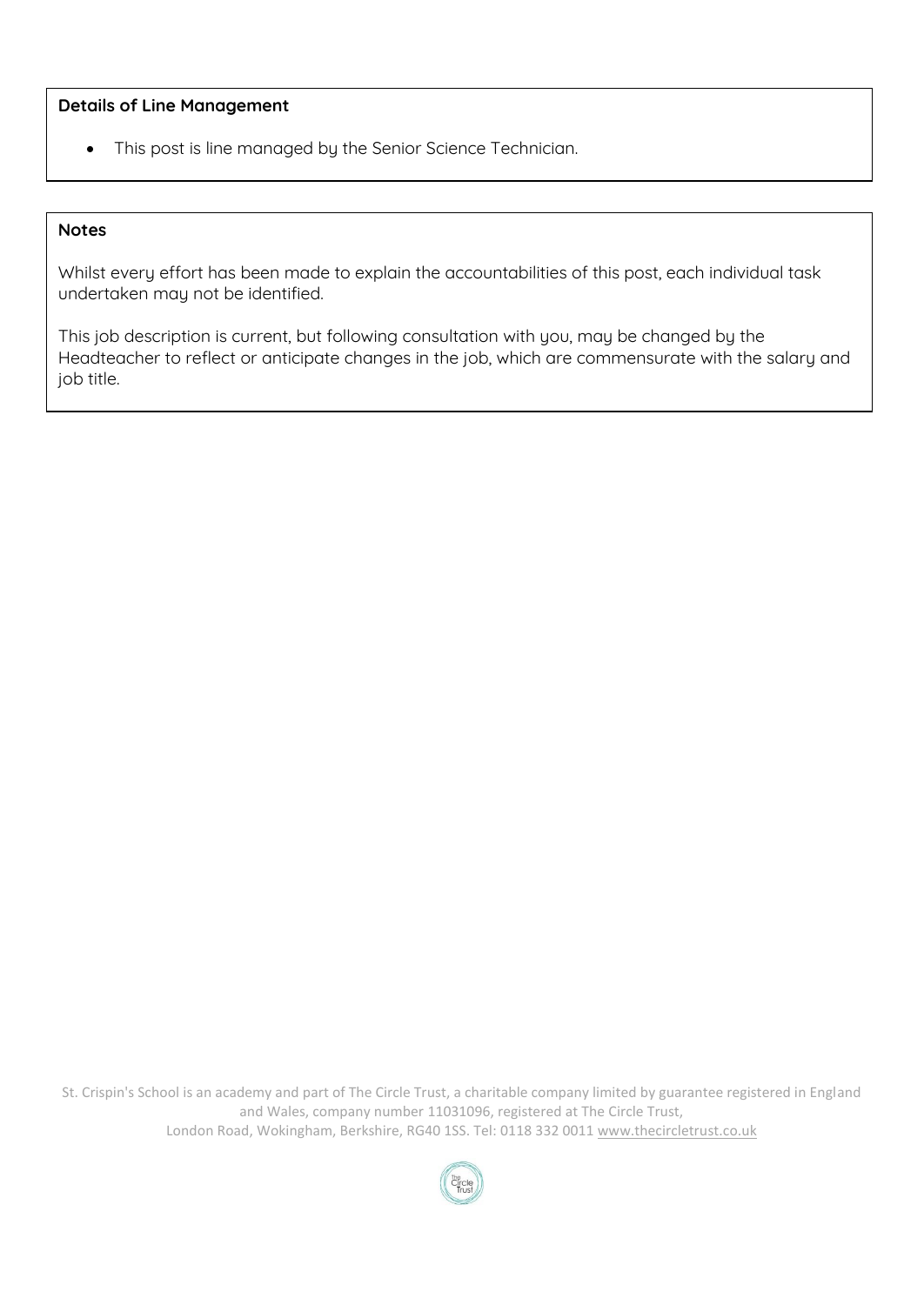St. Crispin's<br>Excellence for all

**Personal Specification** 

| <b>Key Criteria</b>                                                       | <b>Essential</b>                                                                                                                                                                                                                                                                                                                                                                                                                | <b>Desirable</b>                    |
|---------------------------------------------------------------------------|---------------------------------------------------------------------------------------------------------------------------------------------------------------------------------------------------------------------------------------------------------------------------------------------------------------------------------------------------------------------------------------------------------------------------------|-------------------------------------|
| Qualifications<br>and Training                                            | Good standard of general education<br>$\bullet$<br>NVQ Level 2 or equivalent<br>$\bullet$<br>Some knowledge/qualification in a<br>$\bullet$<br>science subject.                                                                                                                                                                                                                                                                 | Comply with CLEAPPS<br>regulations. |
| Competence<br>Summary<br>(knowledge,<br>abilities, skills,<br>experience) | Ability to work within a team working<br>$\bullet$<br>environment and also able to work<br>independently<br>Excellent communication skills and<br>$\bullet$<br>interpersonal skills<br>Ability to follow strict health & safety<br>$\bullet$<br>regulations including handling<br>hazardous materials.                                                                                                                          |                                     |
| Work related<br>personal<br>requirements                                  | Working to time deadlines/under<br>$\bullet$<br>pressure<br>Working with constant interruptions<br>$\bullet$<br>A flexible approach to work<br>$\bullet$<br>A positive and enthusiastic attitude<br>$\bullet$<br>A sense of responsibility for self and to<br>$\bullet$<br>the team<br>A self-motivated individual able to use<br>$\bullet$<br>their own initiative when required<br>Confidentiality at all times.<br>$\bullet$ |                                     |
| Other work<br>requirements                                                | Willing to attend courses<br>$\bullet$<br>Willing to shop for necessary items for<br>$\bullet$<br>experiments.                                                                                                                                                                                                                                                                                                                  |                                     |

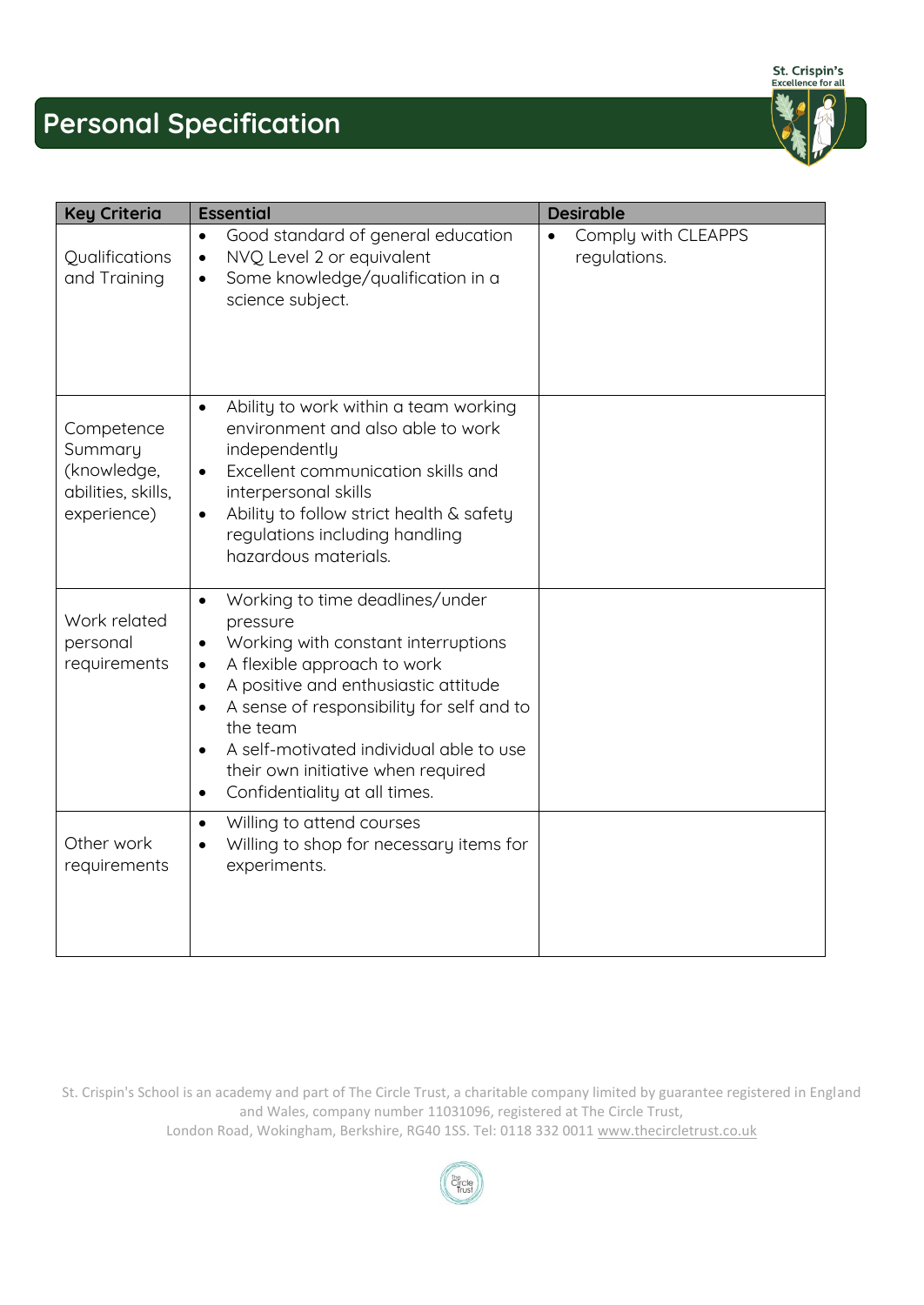

#### **1. Introduction and welcome by Head of Department including departmental vision**

**Leadership of science at St Crispin's is by a forward thinking and innovative team that provides a challenging and interesting learning experience. We have high expectations of both students and staff in a department that has recently celebrated excellent and significantly improved GCSE and A-level results. Our department is collaborative and inclusive and we expect the successful candidate to take a key role in building on this success.**

**The successful candidate will enjoy our purpose built science block, featuring 9 teaching labs, including a super lab for team teaching and a fully serviced lecture space that seats 120 students. In addition, the department has two former Advanced Skills Teachers (ASTs) as leaders of Biology and Chemistry who have brought fresh ideas and leadership to the department.** 

**In this period of growing success for the department, we aim to increase our students' understanding and appreciation of science to help them become well-qualified and rounded members of the workforce and leaders of the future. Our facilities also provide opportunities for students to extend their learning beyond the core curriculum through extra guest lectures, activities such as science club, and whole school events.** 

**We look forward to welcoming enthusiastic new members to our team to help us shape and deliver our vision for the future.**

#### **2. Curriculum overview**

We currently have a two-year program at KS3, which develops the ability of students to work **independently, explore science and communicate scientifically. We also run an entry-level certificate and BTEC in Animal Care.**

**Key stage 4 is taught from year 9. We follow the AQA Trilogy combined science route for the majority of courses and single sciences for our two highest attaining sets.**

**Key Stage 5 offers GCE's in Biology, Chemistry and Physics which all follow OCR specifications. We also offering BTEC level 3 in Science as a new course.**

#### **3. Exam performance**

**Performance at GCE and GCSE science is strong. In a time of change, we have recently had very successful results across Year 10 and 11 and a very high success rate in BTEC courses.**